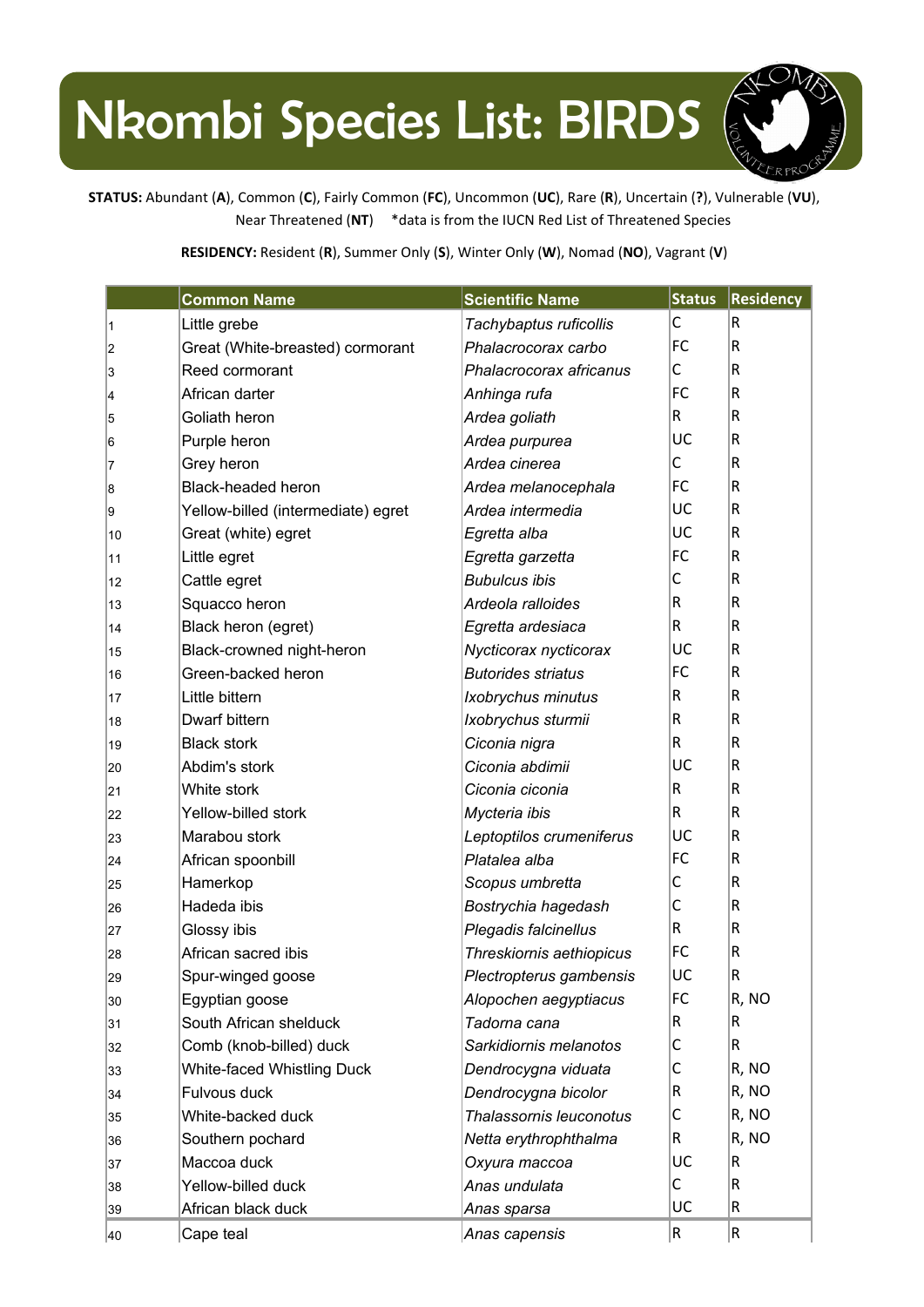|    | <b>Common Name</b>               | <b>Scientific Name</b>       | <b>Status</b> | <b>Residency</b> |
|----|----------------------------------|------------------------------|---------------|------------------|
| 41 | Red-billed teal                  | Anas erythrorhyncha          | C             | R                |
| 42 | Cape Shoveller                   | Anas smithii                 | UC            | R                |
| 43 | Lappet-faced vulture             | Torgus tracheliotus          | UC, VU        | R                |
| 44 | Cape vulture                     | Gyps coprotheres             | C, VU         | R                |
| 45 | (African) white-backed vulture   | Gyps africanus               | С             | R                |
| 46 | African fish eagle               | Haliaeetus vocifer           | C             | R                |
| 47 | Osprey                           | <b>Pandion haliaetus</b>     | R             | R                |
| 48 | <b>Bateleur</b>                  | Terathopius ecaudatus        | R             | R                |
| 49 | Verreaux's (black) eagle         | Aquila verreauxii            | R             | R                |
| 50 | Black-chested snake eagle        | Circaetus pectoralis         | FC            | R                |
| 51 | <b>Brown snake Eagle</b>         | Circaetus cinereus           | UC            | R, NO            |
| 52 | Steppe eagle                     | Aquila nipalensis            | R             | S                |
| 53 | Lesser spotted eagle             | Aquila pomarina              | R             | S                |
| 54 | Tawny eagle                      | Aquila rapax                 | R             | S, NO            |
| 55 | Martial eagle                    | Polemaetus bellicosus        | UC            | R                |
| 56 | African hawk eagle               | Hieraaetus spliogaster       | R             | R                |
| 57 | Booted eagle                     | Hieraaetus pennatus          | $\mathsf R$   | $\mathsf R$      |
| 58 | European honey buzzard           | Pernis apivorus              | R             | S                |
| 59 | Jackal buzzard                   | <b>Buteo rufofuscus</b>      | $\mathsf R$   | R                |
| 60 | Wahlberg's eagle                 | Aquila wahlbergi             | C             | R                |
| 61 | Steppe buzzard                   | <b>Buteo buteo vulpinus</b>  | С             | S                |
| 62 | Harrier-hawk/Gymnogene           | Polyboroides typus           | R             | R                |
| 63 | Pallid harrier                   | Circus macrourus             | R, NT         | S                |
| 64 | Pale chanting goshawk            | Melierax canorus             | C             | R                |
| 65 | Dark chanting goshawk            | Melierax metabates           | R             | $\mathsf R$      |
| 66 | <b>Black kite</b>                | Milvus migrans               | UC            | S                |
| 67 | Yellow-billed kite               | Milvus aegyptius             | UC            | S                |
| 68 | <b>Black-shouldered kite</b>     | Elanus caeruleus             | FC            | $\mathsf R$      |
| 69 | Lizard buzzard                   | Kaupifalco monogrammicus     | R             | R                |
| 70 | Gabar goshawk                    | Melierax gabar               | FC            | R                |
| 71 | Shikra/Little-banded goshawk     | <b>Accipiter badius</b>      | UC            | R                |
| 72 | Lanner falcon                    | Falco biarmicus              | R             | R                |
| 73 | Peregrine falcon                 | Falco peregrinus             | R             | R                |
| 74 | Bat hawk                         | Macheiramphus alcinus        | R             | R, NO            |
| 75 | Amur (Eastern red-footed) falcon | <b>Falco amurensis</b>       | С             | S                |
| 76 | Red-footed falcon                | Falco vespertinus            | R             | S                |
| 77 | Lesser kestrel                   | Falco naumanni               | VU            | S                |
| 78 | Rock kestrel                     | Falco rupicolis              | FC            | R                |
| 79 | Greater kestrel                  | Falco rupiculoides           | FC            | R                |
| 80 | Swainson's (francolin) spurfowl  | Pternistes swainsonii        | A             | R                |
| 81 | Natal francolin                  | <b>Pternistes natalensis</b> | С             | R                |
| 82 | Shelley's francolin              | Scleroptila shelleyi         | UC            | R                |
| 83 | Crested francolin                | Peliperdix sephaena          | C             | R                |
| 84 | Coqui francolin                  | Peliperdix coqui             | FC            | R                |
| 85 | Helmeted guineafowl              | Numida meleagris             | A             | R                |
| 86 | Common ostrich                   | Struthio camelus             | FC            | R                |
| 87 | Harlequin quail                  | Coturnix delegorguei         | R             | S                |
| 88 | Common quail                     | Coturnix coturnix            | UC            | S                |
| 89 | <b>Red-chested Flufftail</b>     | Sarothrura rufa              | UC            | R                |
| 90 | African finfoot                  | Podica senegalensis          | R             | R                |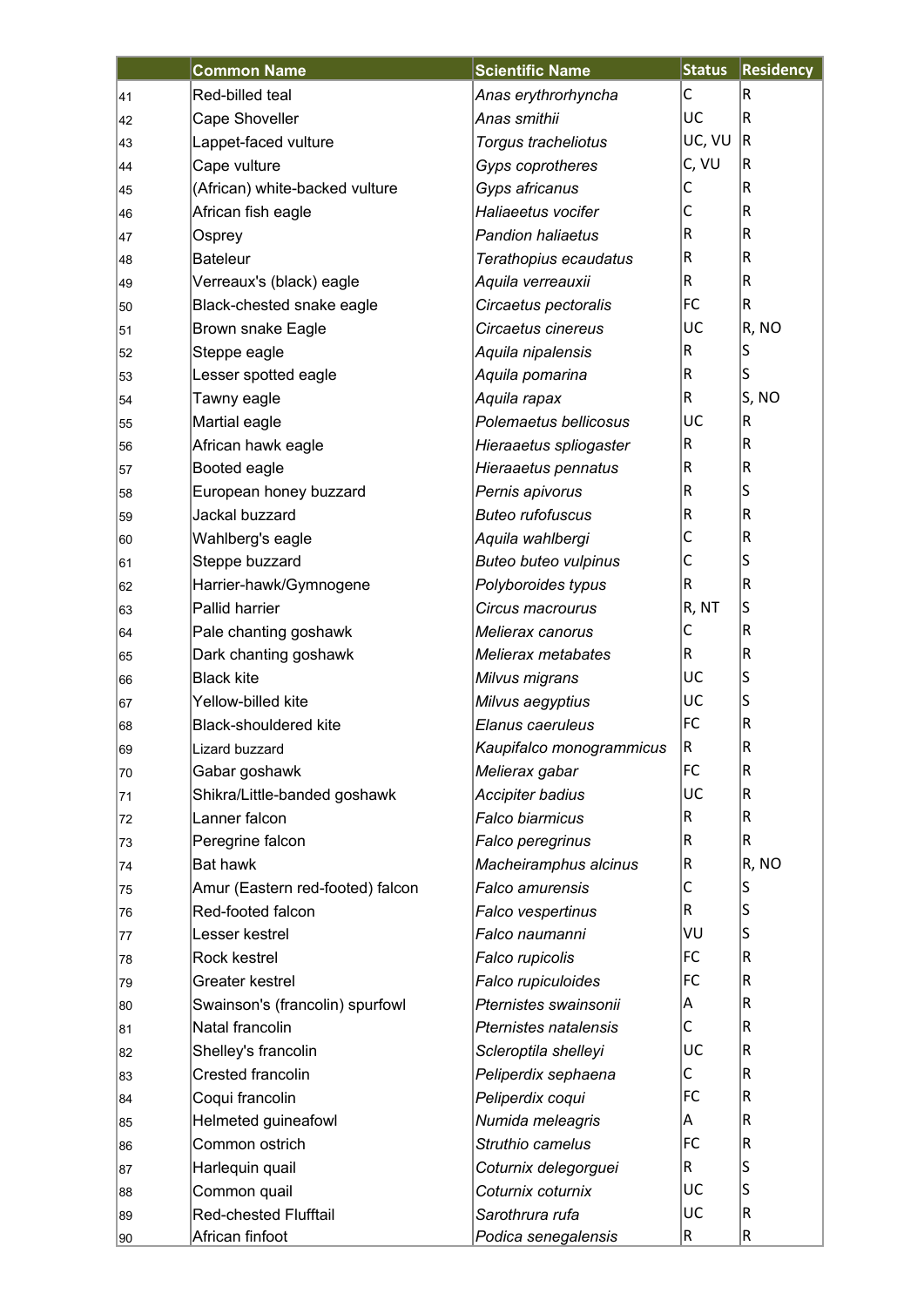|     | <b>Common Name</b>               | <b>Scientific Name</b>       | <b>Status</b> | <b>Residency</b>        |
|-----|----------------------------------|------------------------------|---------------|-------------------------|
| 91  | Red-knobbed coot                 | Fulica cristata              | FC            | R, NO                   |
| 92  | Common moorhen                   | Gallinula chloropus          | FC            | IR                      |
| 93  | Lesser moorhen                   | Gallinula angulata           | R             | S                       |
| 94  | Purple gallinule                 | Porphyrio martinicus         | R             | v                       |
| 95  | African crake                    | Crex egregia                 | R             | S                       |
| 96  | <b>Black crake</b>               | Amaurornis flavirostra       | С             | $\sf R$                 |
| 97  | African jacana                   | Actophilornis africanus      | С             | R.                      |
| 98  | Secretary bird                   | Sagittarius serpentarius     | UC            | R.                      |
| 99  | Kori bustard                     | Ardeotis kori                | R             | R, NO                   |
| 100 | Southern white-bellied korhaan   | Eupodotis barrowii           | R             | R.                      |
| 101 | Red-crested korhaan              | Eupodotis ruficrista         | С             | R                       |
| 102 | Northern black korhaan           | Eupodotis afra               | С             | R.                      |
| 103 | Black-winged stilt               | Himantopus himantopus        | R             | R, NO                   |
| 104 | Pied avocet                      | Recurvirostra avosetta       | R             | R, NO                   |
| 105 | <b>Ruddy Turnstone</b>           | Arenaria interpres           | R             | S                       |
| 106 | Three-banded plover              | Charadrius tricollaris       | FC            | R.                      |
| 107 | Crowned (plover) lapwing         | Vanellus coronatus           | С             | R.                      |
| 108 | African wattled (plover) lapwing | Vanellus senegallus          | FC            | R, NO                   |
| 109 | <b>Blacksmith plover</b>         | Vanellus armatus             | Α             | R, NO                   |
| 110 | Ruff                             | Philomachus pugnax           | UC            | S                       |
| 111 | Curlew sandpiper                 | Calidris ferruginea          | UC            | $\sf S$                 |
| 112 | Common sandpiper                 | Actitis hypoleucos           | UC            | $\sf S$                 |
| 113 | Green sandpiper                  | Tringa ochropus              | UC            | $\overline{\mathsf{s}}$ |
| 114 | Wood sandpiper                   | Tringa glareola              | UC            | $\sf S$                 |
| 115 | Common greenshank                | Tringa nebularia             | UC            | S                       |
| 116 | Marsh sandpiper                  | Tringa stagnatilis           | R             | S                       |
| 117 | Greater painted snipe            | Rostratula benghalensis      | UC            | R, NO                   |
| 118 | African snipe                    | Gallinago nigripennis        | UC            | $\sf R$                 |
| 119 | Spotted thick-knee (Dikkop)      | <b>Burhinus capensis</b>     | UC            | R                       |
| 120 | Water thick-knee                 | <b>Burhinus vermiculatus</b> | R             | <b>NO</b>               |
| 121 | Wilson's phalarope               | Steganopus tricolor          | R             | v                       |
| 122 | Bronze-winged courser            | Rhinoptilus chalcopterus     | R             | R                       |
| 123 | Temminck's courser               | Cursorius temminckii         | UC            | R, NO                   |
| 124 | White-winged tern                | Chlidonias leucopterus       | R             | S                       |
| 125 | Double-banded sandgrouse         | Pterocles bicinctus          | FC            | R                       |
| 126 | Namaqua sandgrouse               | Pterocles namaqua            | UC            | R                       |
| 127 | Burchell's sandgrouse            | Pterocles burchelli          | UC            | R                       |
| 128 | Speckled (rock) pigeon           | Columba guinea               | UC            | R                       |
| 129 | Rock (Feral) dove                | Columba livia                | С             | R.                      |
| 130 | African Olive-pigeon             | Columba arquatrix            | R             | R, NO                   |
| 131 | Red-eyed dove                    | Streptopelia semitorquata    | Α             | R.                      |
| 132 | Cape turtle dove                 | Streptopelia capicola        | Α             | R.                      |
| 133 | Laughing dove                    | Streptopelia senegalensis    | С             | R.                      |
| 134 | African green pigeon             | Treron calva                 | UC            | R                       |
| 135 | Emerald-spotted wood dove        | Turtur chalcospilos          | UC            | R.                      |
| 136 | Namaqua dove                     | Oena capensis                | UC            | R, NO                   |
| 137 | Grey lourie                      | Corythaixoides concolor      | A             | $\sf R$                 |
| 138 | African cuckoo                   | Cuculus gularis              | UC            | S                       |
| 139 | Red-chested cuckoo               | Cuculus solitarius           | UC            | S                       |
| 140 | Black cuckoo                     | Cuculus clamosus             | FC            | S                       |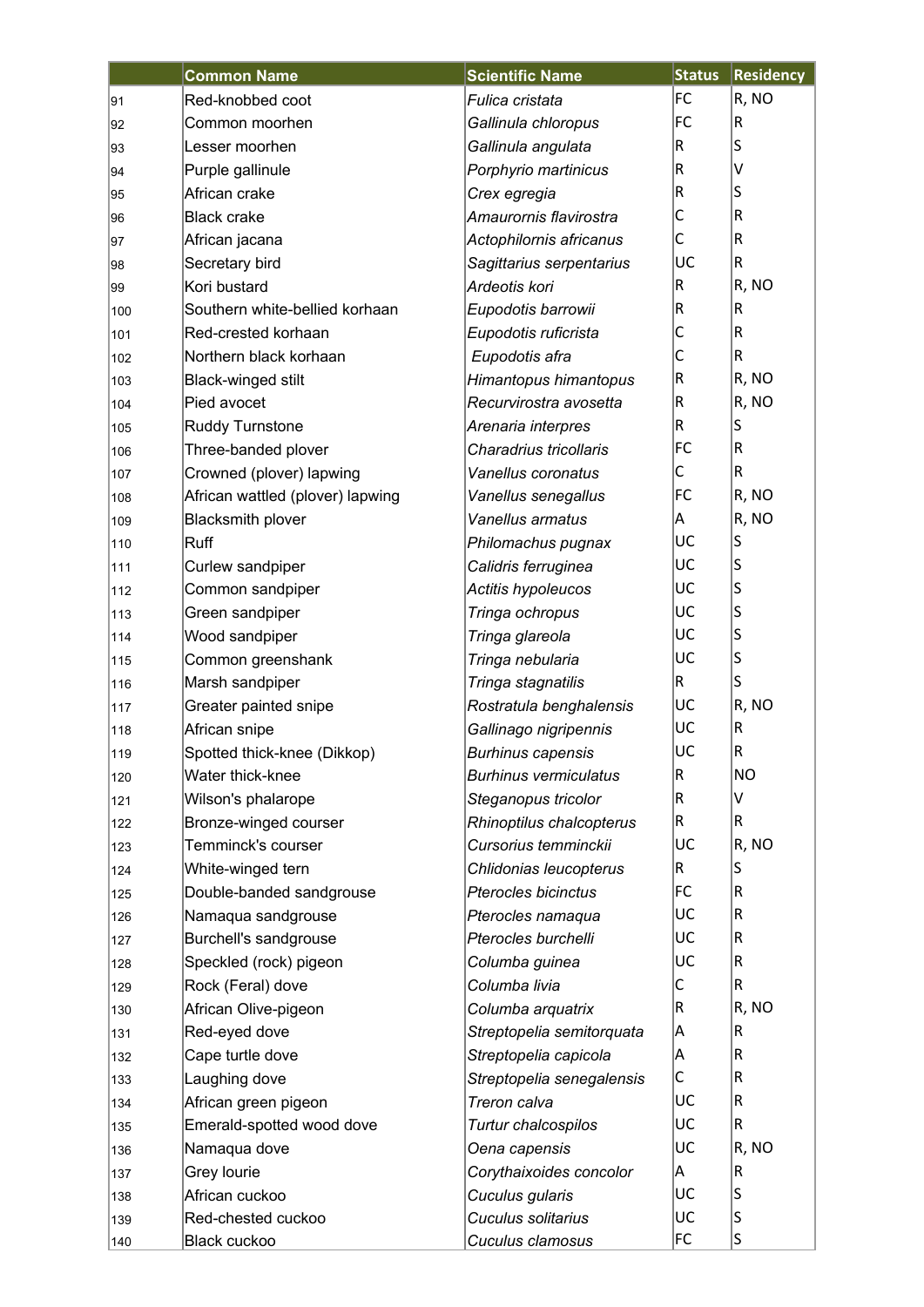|     | <b>Common Name</b>                  | <b>Scientific Name</b>    | <b>Status</b> | <b>Residency</b> |
|-----|-------------------------------------|---------------------------|---------------|------------------|
| 141 | Levaillant's cuckoo                 | Clamator levaillantii     | UC            | S                |
| 142 | Jacobin cuckoo                      | Oxylophus jacobinus       | FC            | S                |
| 143 | Diederick cuckoo                    | Chrysococcyx caprius      | С             | S                |
| 144 | Klaas's cuckoo                      | Chrysococcyx klaas        | UC            | S                |
| 145 | <b>Burchell's coucal</b>            | Centropus burchellii      | FC            | $\mathsf R$      |
| 146 | Great-spotted cuckoo                | Clamator glandarius       | R             | S                |
| 147 | Spotted eagle owl                   | <b>Bubo africanus</b>     | UC            | $\mathsf R$      |
| 148 | Barn owl                            | Tyto alba                 | UC            | $\mathsf R$      |
| 149 | African grass owl                   | Tyto capensis             | UC            | $\mathsf R$      |
| 150 | Marsh owl                           | Asio capensis             | FC            | $\mathsf R$      |
| 151 | Southern white-faced scops owl      | Ptilopsis granti          | FC            | R                |
| 152 | Pearl-spotted owlet                 | Glaucidium perlatum       | UC            | $\mathsf R$      |
| 153 | African scops-owl                   | Otus senegalensis         | R             | $\mathsf R$      |
| 154 | Fiery-necked nightjar               | Caprimulgus pectoralis    | C             | $\mathsf R$      |
| 155 | Rufous-cheeked nightjar             | Caprimulgus rufigena      | R             | S                |
| 156 | Square-tailed (Mozambique) nightjar | Caprimulgus fossii        | R             | $\mathsf R$      |
| 157 | Pennant-winged nightjar             | Caprimulgus vexillarius   | R             | S, V             |
| 158 | African black swift                 | Apus barbatus             | UC            | S                |
| 159 | Little swift                        | Apus affinis              | UC            | R                |
| 160 | Horus swift                         | Apus horus                | UC            | $\mathsf R$      |
| 161 | White-rumped swift                  | Apus caffer               | Α             | S                |
| 162 | African palm-swift                  | Cypsiurus parvus          | C             | $\mathsf R$      |
| 163 | Red-faced mousebird                 | Urocolius indicus         | $\mathsf{C}$  | R                |
| 164 | Speckled mousebird                  | Colius striatus           | FC            | $\mathsf R$      |
| 165 | White-backed mousebird              | Colius colius             | UC            | $\mathsf R$      |
| 166 | Giant kingfisher                    | Megaceryle maxima         | UC            | $\mathsf R$      |
| 167 | Pied kingfisher                     | Ceryle rudis              | FC            | $\mathsf R$      |
| 168 | Malachite kingfisher                | Alcedo cristata           | UC            | $\mathsf R$      |
| 169 | Woodland kingfisher                 | Halcyon senegalensis      | UC            | ls               |
| 170 | Brown-hooded kingfisher             | Halcyon albiventris       | UC            | $\mathsf R$      |
| 171 | Striped kingfisher                  | Halcyon chelicuti         | FC            | $\mathsf R$      |
| 172 | European bee-eater                  | Merops apiaster           | С             | S                |
| 173 | White-fronted bee-eater             | Merops bullockoides       | UC            | $\mathsf R$      |
| 174 | Little bee-eater                    | Merops pusillus           | UC            | $\mathsf R$      |
| 175 | Swallow-tailed bee-eater            | <b>Merops hirundineus</b> | R             | $\mathsf R$      |
| 176 | Lilac-breasted roller               | Coracias caudata          | FC            | R                |
| 177 | European roller                     | Coracias garrulus         | FC            | W                |
| 178 | Purple roller                       | Coracias naevius          | R             | R                |
| 179 | African grey hornbill               | Tockus nasutus            | UC            | $\mathsf R$      |
| 180 | Southern yellow-billed hornbill     | Tockus leucomelas         | С             | $\mathsf R$      |
| 181 | Red-billed hornbill                 | Tockus erythrorhynchus    | UC            | $\mathsf R$      |
| 182 | Green (red-billed) wood-hoopoe      | Phoeniculus purpureus     | FC            | $\mathsf R$      |
| 183 | Common (Greater) scimitarbill       | Rhinopomastus cyanomelas  | UC            | $\mathsf R$      |
| 184 | African hoopoe                      | Upupa africana            | FC            | $\mathsf R$      |
| 185 | Greater honeyguide                  | Indicator indicator       | R             | $\mathsf R$      |
| 186 | Brown-backed honeybird              | Prodotiscus regulus       | UC            | $\mathsf R$      |
| 187 | <b>Black-collared barbet</b>        | Lybius torquatus          | FC            | $\mathsf R$      |
| 188 | <b>Crested barbet</b>               | Trachyphonus vaillantii   | FC            | $\mathsf R$      |
| 189 | Acacia pied barbet                  | Tricholaema leucomelas    | FC            | $\mathsf R$      |
| 190 | Yellow-fronted tinkerbird           | Pogoniulus chrysoconus    | FC            | R                |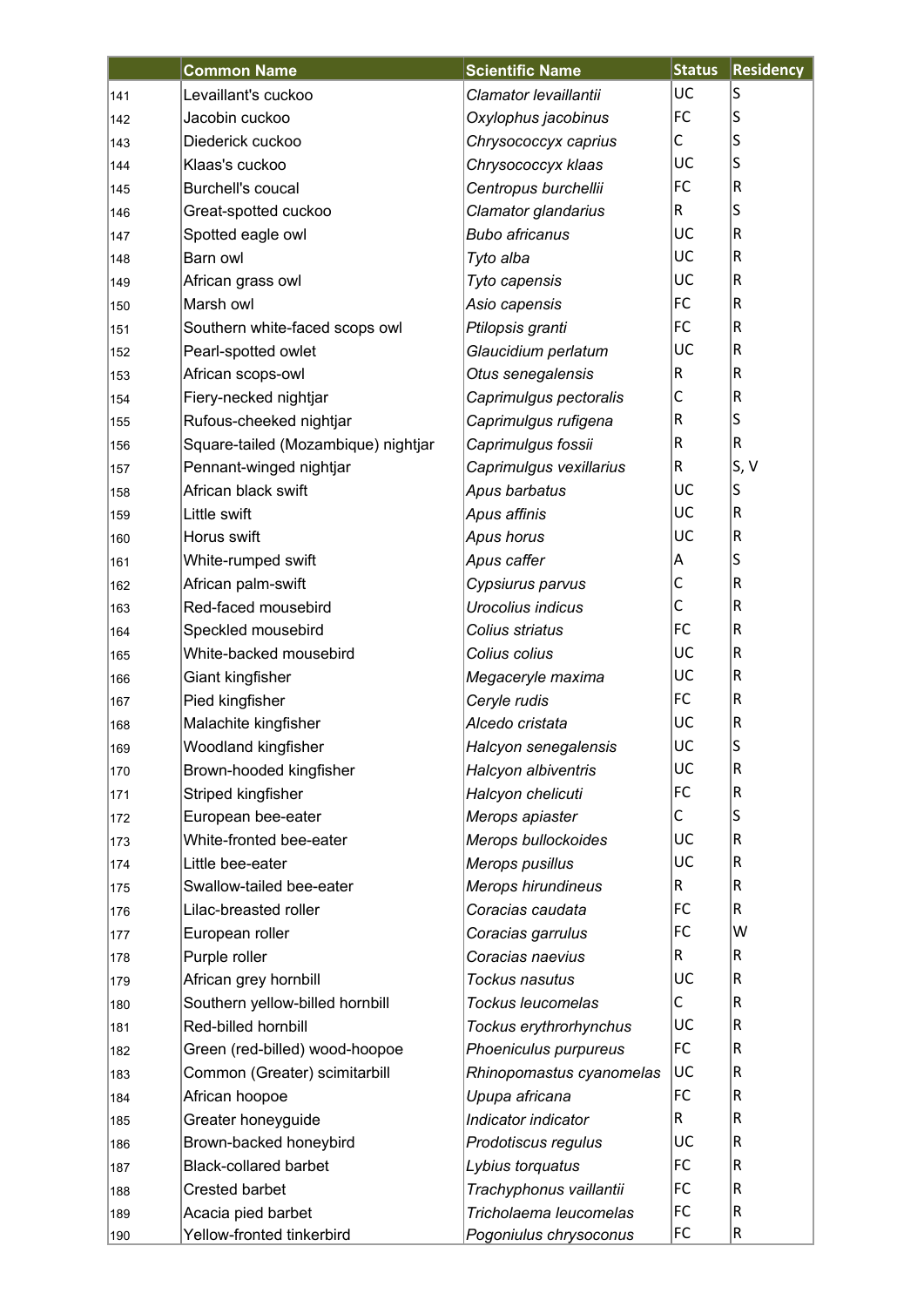|     | <b>Common Name</b>               | <b>Scientific Name</b>      | <b>Status</b> | <b>Residency</b> |
|-----|----------------------------------|-----------------------------|---------------|------------------|
| 191 | Cardinal woodpecker              | Dendropicos fuscescens      | FC            | R                |
| 192 | Golden-tailed woodpecker         | Campethera abingoni         | UC            | R                |
| 193 | Bearded woodpecker               | Dendropicos namaquus        | FC            | R                |
| 194 | Dusky lark                       | Pinarocorys nigricans       | R             | S                |
| 195 | Flappet lark                     | Mirafra rufocinnamomea      | $\vert$ R     | R                |
| 196 | Melodious lark                   | Mirafra cheniana            | UC, NT        | R                |
| 197 | Monotonous lark                  | Mirafra passerina           | UC            | R                |
| 198 | Sabota lark                      | Mirafra sabota              | Α             | R                |
| 199 | Rufous-naped lark                | Mirafra africana            | A             | R                |
| 200 | Red-capped lark                  | Calandrella cinerea         | UC            | R                |
| 201 | Chestnut-backed sparrowlark      | Eremopterix leucotis        | UC            | R                |
| 202 | Grey-backed sparrowlark          | Eremopterix verticalis      | UC            | R                |
| 203 | Red-breasted swallow             | Hirundo semirufa            | C             | S                |
| 204 | South African cliff-swallow      | Hirundo spilodera           | UC            | S                |
| 205 | Greater striped swallow          | Hirundo cucullata           | FC            | S                |
| 206 | Lesser striped swallow           | Hirundo abyssinica          | FC            | S                |
| 207 | European (Barn) swallow          | Hirundo rustica             | A             | S                |
| 208 | Wire-tailed swallow              | Hirundo smithii             | UC            | R                |
| 209 | White-throated swallow           | Hirundo albigularis         | FC            | S                |
| 210 | Pearl-breasted swallow           | Hirundo dimidiata           | FC            | R                |
| 211 | Brown-throated martin            | Riparia paludicola          | ?             | R                |
| 212 | Common house martin              | Delichon urbicum            | UC            | S                |
| 213 | Fork-tailed drongo               | Dicrurus adsimilis          | С             | R, NO            |
| 214 | (Eastern) black-headed oriole    | Oriolus larvatus            | UC            | R                |
| 215 | Pied crow                        | Corvus albus                | A             | R                |
| 216 | Cape crow                        | Corvus capensis             | UC            | R                |
| 217 | Ashy tit                         | Parus cinerascens           | UC            | R, NO            |
| 218 | Southern black tit               | Parus niger                 | UC            | R                |
| 219 | Cape Penduline-Tit               | Anthoscopus minutus         | luc           | R, NO            |
| 220 | Arrow-marked babbler             | Turdoides jardineii         | C             | R                |
| 221 | Southern pied babbler            | Turdoides bicolor           | UC            | R                |
| 222 | Red-eyed bulbul                  | Pycnonotus nigricans        | UC            | R, NO            |
| 223 | Black-eyed bulbul                | Pycnonotus barbatus         | A             | R                |
| 224 | Kurrichane thrush                | Turdus libonyana            | UC            | R                |
| 225 | Groundscraper thrush             | Psophocichla litsitsirupa   | UC            | R                |
| 226 | Familiar chat                    | Cercomela familiaris        | С             | R                |
| 227 | Capped wheatear                  | Oenanthe pileata            | UC            | R                |
| 228 | African (common) stonechat       | Saxicola torquata           | UC            | R                |
| 229 | Cape robin-chat                  | Cossypha caffra             | UC            | R                |
| 230 | White-browed scrub-robin         | Cercotrichas leucophrys     | С             | R                |
| 231 | White-throated robin-chat        | Cossypha humeralis          | FC            | R                |
| 232 | Kalahari scrub-robin             | Cercotrichas paena          | FC            | R                |
| 233 | Burnt-necked eremomela           | Eremomela usticolis         | UC            | R                |
| 234 | Yellow-bellied eremomela         | Eremomela icteropygialis    | FC            | R, NO            |
| 235 | Cape reed (lesser-swamp) warbler | Acrocephalus gracilirostris | UC            | R                |
| 236 | Great reed warbler               | Acrocephalus arundinaceus   | UC            | S                |
| 237 | Icterine warbler                 | Hippolais icterina          | UC            | S                |
| 238 | Willow warbler                   | Phylloscopus trochilus      | С             | S                |
| 239 | Fairy flycatcher                 | Stenostira scita            | UC            | W                |
| 240 | Chestnut-vented tit-babbler      | Parisoma subcaeruleum       | C             | R                |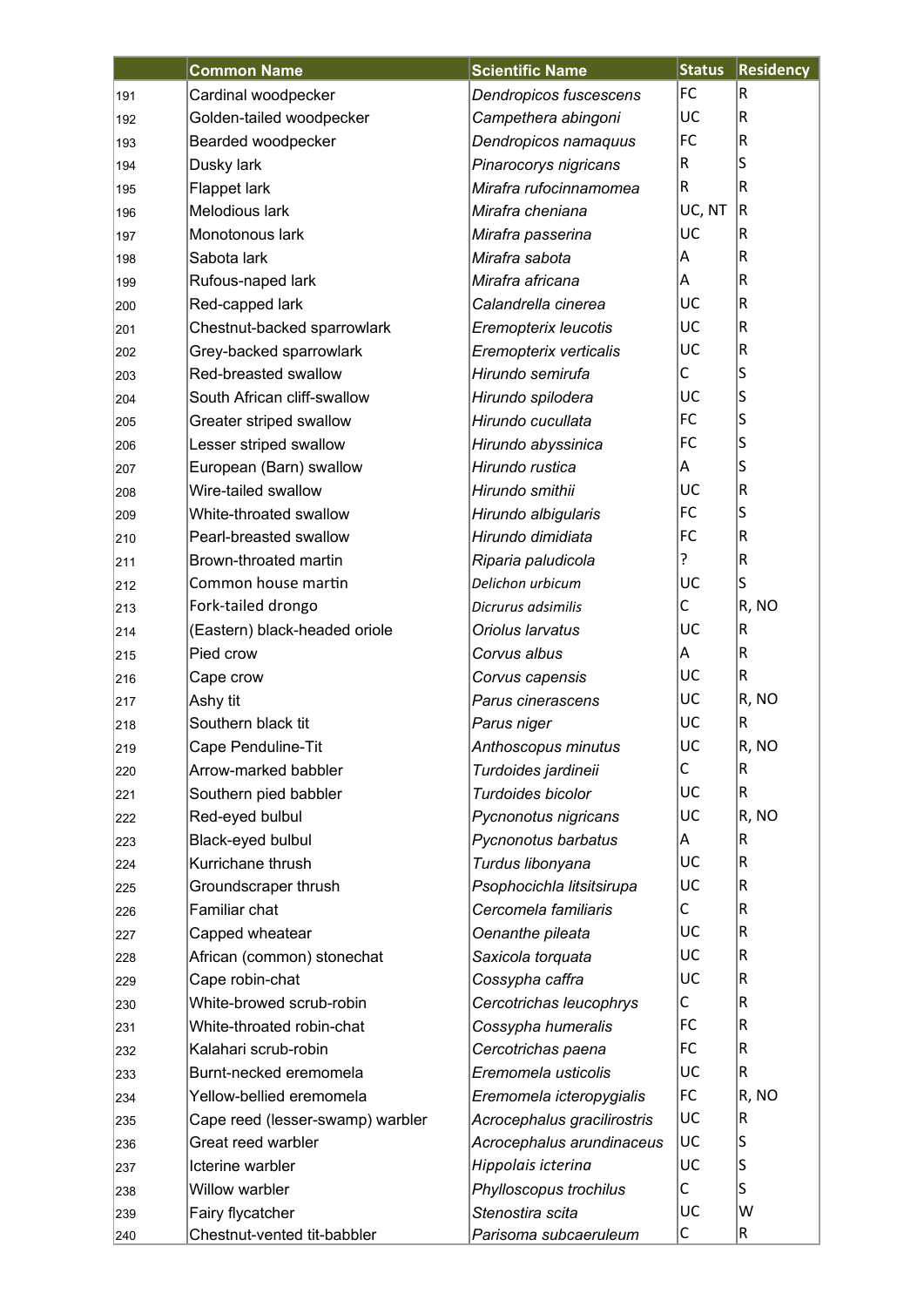|     | <b>Common Name</b>            | <b>Scientific Name</b>          | <b>Status</b> | <b>Residency</b> |
|-----|-------------------------------|---------------------------------|---------------|------------------|
| 241 | Long-billed crombec           | Sylvietta rufescens             | C             | R                |
| 242 | Bar-throated apalis           | Apalis thoracica                | UC            | R                |
| 243 | Zitting (fantailed) cisticola | Cisticola juncidis              | UC            | R                |
| 244 | Rattling cisticola            | Cisticola chiniana              | Α             | R                |
| 245 | Desert cisticola              | Cisticola aridulus              | Α             | R                |
| 246 | Tinkling cisticola            | Cisticola rufilatus             | R             | R                |
| 247 | Neddicky                      | Cisticola fulvicapillus         | $\mathsf{C}$  | R                |
| 248 | Tawny-flanked prinia          | Prinia subflava                 | C             | R                |
| 249 | Black-chested prinia          | Prinia flavicans                | $\mathsf{C}$  | R                |
| 250 | Spotted flycatcher            | Muscicapa striata               | C             | S                |
| 251 | Southern black flycatcher     | Melaenornis pammelaina          | UC            | R                |
| 252 | Fiscal flycatcher             | Sigelus silens                  | UC            | R                |
| 253 | Chat flycatcher               | <b>Bradornis infuscatus</b>     | $\mathsf R$   | R, NO            |
| 254 | Marico flycatcher             | <b>Bradornis mariquensis</b>    | С             | R                |
| 255 | African paradise-flycatcher   | Terpsiphone viridis             | UC            | R                |
| 256 | <b>Common Whitethroat</b>     | Sylvia communis                 | UC            | S                |
| 257 | Cape white-eye                | Zosterops pallidus              | C             | R                |
| 258 | Chinspot batis                | <b>Batis molitor</b>            | C             | R                |
| 259 | Cape wagtail                  | Motacilla capensis              | $\mathsf C$   | R                |
| 260 | African pied wagtail          | Motacilla aguimp                | C             | R                |
| 261 | Yellow wagtail                | Motacilla flava                 | FC            | S                |
| 262 | African pipit                 | Anthus cinnamomeus              | С             | R                |
| 263 | Long-billed pipit             | Anthus similis                  | UC            | R                |
| 264 | Plain-backed pipit            | Anthus leucophrys               | UC            | R                |
| 265 | <b>Bushveld pipit</b>         | Anthus caffer                   | FC            | R, NO            |
| 266 | Crimson-breasted shrike       | Laniarius atrococcineus         | C             | R                |
| 267 | Magpie (Longtailed) shrike    | Corvinella melanoleuca          | Α             | R                |
| 268 | Red-backed shrike             | Lanius collurio                 | C             | S                |
| 269 | Lesser grey shrike            | Lanius minor                    | $\mathsf{C}$  | S                |
| 270 | Common fiscal shrike          | Lanius collaris                 | UC            | R                |
| 271 | Southern boubou               | Laniarius ferrugineus           | С             | R                |
| 272 | Brown-crowned tchagra         | Tchagra australis               | C             | R                |
| 273 | Black-crowned tchagra         | Tchagra senegala                | UC            | R                |
| 274 | White-crested helmet-shrike   | Prionops plumatus               | UC            | R, NO            |
| 275 | Southern white-crowned shrike | Eurocephalus anguitimens        | UC            | R, NO            |
| 276 | Black-backed puffback         | Dryoscopus cubla                | UC            | R, NO            |
| 277 | Cape glossy starling          | Lamprotornis nitens             | A             | R                |
| 278 | Violet-backed starling        | Cinnyricinclus leucogaster      | UC            | S                |
| 279 | Red-winged starling           | Onychognathus morio             | UC            | R                |
| 280 | Common myna                   | <b>Acridotheres tristis</b>     | UC            | R                |
| 281 | Wattled starling              | Creatophora cinerea             | R.            | R                |
| 282 | Red-billed oxpecker           | <b>Buphagus erythrorhynchus</b> | FC            | R                |
| 283 | Amethyst (black) sunbird      | Chalcomitra amethystina         | UC            | R, NO            |
| 284 | Malachite sunbird             | Nectarinia famosa               | UC            | R, NO            |
| 285 | White-bellied sunbird         | Cinnyris talatala               | UC            | R, NO            |
| 286 | Marico sunbird                | Cinnyris mariquensis            | С             | R                |
| 287 | Yellow-bellied Sunbird        | Cinnyris venusta                | ?             | R                |
| 288 | Great sparrow                 | Passer motitensis               | UC            | R                |
| 289 | House sparrow                 | Passer domesticus               | FC            | R                |
| 290 | Cape sparrow                  | Passer melanurus                | С             | R                |